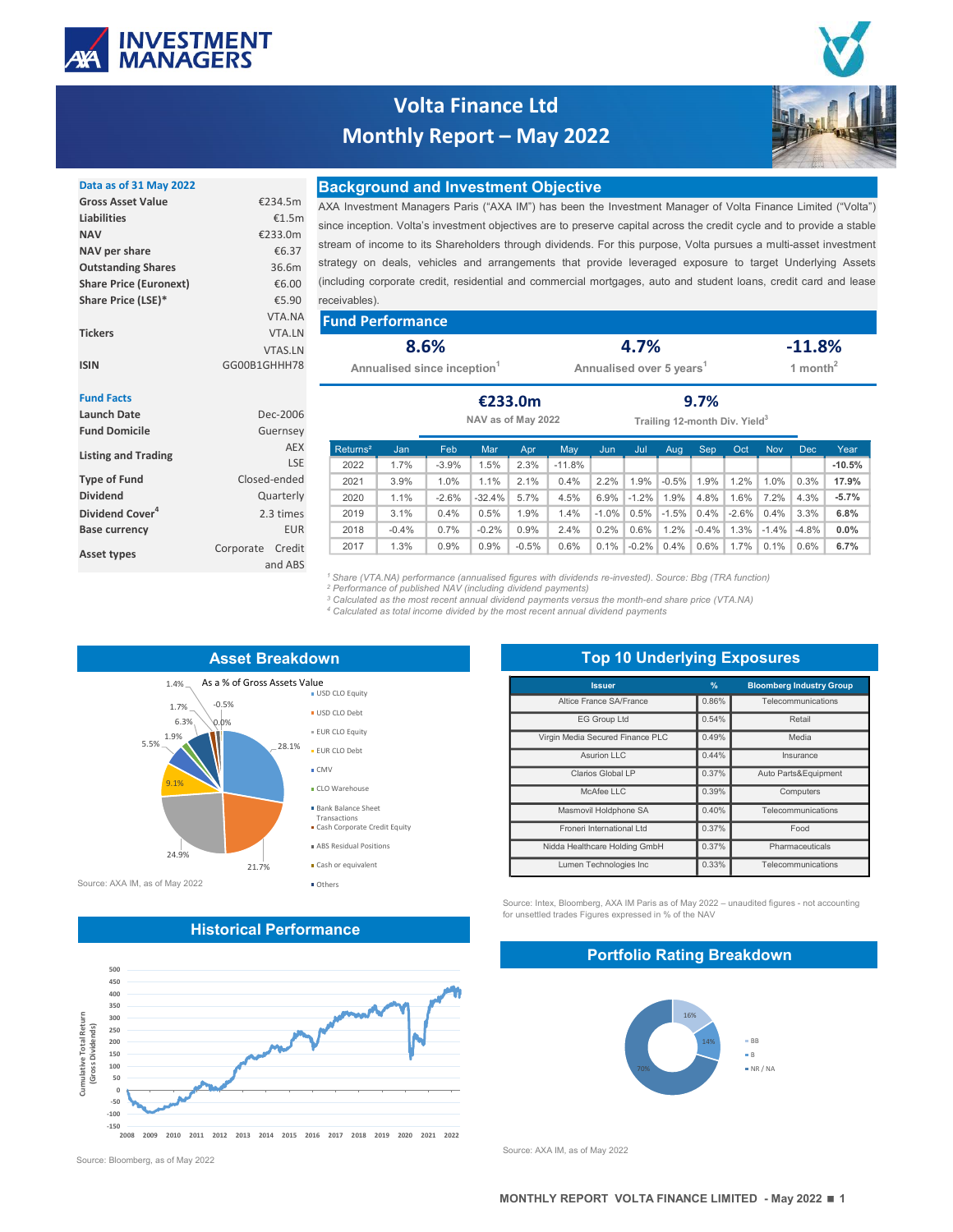



# Volta Finance Ltd Monthly Report – May 2022

## Monthly Commentary

provide Credit and ABS (logether representing 2.9% of NAV). As at the end of May 2022, Volta's NAV was 6233.0m or 66.37 per share more with the end or while composite in the end or which the composite in the second or end protonance to voletal at 10.3%, to be hencefor the protonance are more in the size of 8.0 GDP is done of the down respite rising information and the more in the size of the size of the size of the size of the size of the to see roughly in the official of section and the default of the last 2 years of the last 2 years of the last 12 months default rates have been considered by a strong of the last 12 months default rates have been consider one may be a controlled and a state of the matter in the could be a controlled by the Could China are at the Could China are at the Could China and the Could China and the Could China and the Could China and the Could Chin Over the investment of club is bostomic period of the interest period of inflation and the last 50 years) was between 1972 and the last 50 years in the last 50 years in the last 50 years in the last 50 years) was between Over the investment cyclic, Volta is tangeling in fix higher petun that period coincides the period coincides with the coincides with the coincide of default and the longest period of the land of the land of the land of t convention the physical bonds and continues to receive a cash-on-random in an interaction in the US higher own to be computed bond and interaction of the US higher own to be computed by the Case of the US high-yield bond when in the light decision to material which is our expectation the distinguish it is all to easy of easily a metallity in the coming of the material metallity in the case of the basis and the basis and the material metho even in miliby since of the property in the content of  $\theta$  to the effect of inflation on debta in the vast of inflation on debta in the vast of inflation on debta in 2022, when income is the content of the property of in In May, Volta necessor the counterior of 10 dim is terms of interest and<br>
counterior enterior enterior enterior of CLO loans and the US were refined to CLO graphy positions. Independent in Europe and the US were refined t n May, Volat neeshing the equivariant of 8.6 thin herma of interest and Control and the notice and the control and the control and the control and the control and the control and the control and the control and the contro coupons. For the 6 months ended May 2022, Qualit US basis (excel) and 2022 and a study to the from a diversion of 2% growth of 2% growth and 2% growth of 2% growth of 2% growth and 2% growth of 2% growth and 2% growth of interest and coupons representing a 19.3% annualized cash flow to NAV. CLO Equity positions. Indeed, Volta cashfilm<br>Turming to the broad underlying asset diasses, the monthly in Reserving is contributed to the control of t

 $(1.5)$  Fees due to Investment Manager  $(0.6)\%$ <br>233.0 Per Share 6.37 **er Share Example 19.37 Example 19.37 Example 19.37 Example 20.4 Example 20.4 Example 20.4 Example 20.4 Example 20.4 Example 20.4 Example 20.4 Example 20.4 Example 20.4 Example 20.4 Example 20.** Cash or equivalent at the set of the set of the set of the set of the set of the set of the set of the set of the set of the set of the set of the set of the set of the set of the set of the set of the set of the set of t Some control of the prior control of the prior control of the prior control of the prior control of the prior control of the prior control of the prior control of the CO control of the CO control of the CO control of the Free LUE Correspondent to the Construction of the Correspondent of the Correspondent to Investment Correspondent to Correspondent to Investment Correspondent to Investment Correspondent in the Correspondent Correspondent matrix aworded and definite that contact in the context set of the context set of the context set of the context set of the context set of the context set of the context set of the context set of the context set of the co At the result of which the properties, the method is one in the state of the state of the state of the state of the state of the state of the state of the state of the state of the state of the state of the state of the s

Source: AXA IM, as of May 2022

INVESTMENT<br>
MANAGERS<br>
Monthly Report — May 2022<br>
Ionthly Commentary<br>
In May, the CLO market experienced a brutal price adjustment, reversing<br>
It is also worthwhile reflecting that in 2020/21, in just 2 years, corporate<br>
a INVESTMENT<br>
MONDERS<br>
MONTENT MORE TRIANSICANT CONTROL CONTROL CONTROL CONTROL CONTROL CONTROL CONTROL CONTROL CONTROL CONTROL CONTROL CONTROL CONTROL CONTROL CONTROL CONTROL CONTROL CONTROL CONTROL CONTROL CONTROL CONTROL **MANAGERS**<br> **MANAGERS**<br> **MONDAGERS**<br> **MONDAGERS**<br> **MONDAGERS**<br> **MONDAGERS**<br> **MONDAGERS**<br> **MONDAGERS**<br> **MONDAGERS**<br> **MONDAGERS**<br> **MONDAGERS**<br> **MONDAGERS**<br> **MONDAGERS**<br> **MONDAGERS**<br> **MONDAGERS**<br> **MONDAGERS**<br> **MONDAGERS**<br> **M INVESTMENT**<br> **MONDAGERS**<br> **Volta Finance Ltd**<br> **Monthly Report - May 2022**<br> **It is also worthwhile reflecting that in 2020/21, in just 2 years, corporate**<br> **It is make, the comparison in that price adjustment, reversing<br> INVESTMENT**<br> **MANAGERS**<br> **MONDAGERS**<br> **CONDITY CONTINUATE AND CONTINUATE AREA CONTINUATE AND CONTINUATE AREA CONTINUATE AND CONTINUATE AREA CONTINUATE AND CONTINUATE AREA CONTINUATE AND INTERFERIENCE AND AN UNKNOW AND AR** INVESTMENT<br>
MONDAGERS<br>
Monthly Report — May 2022<br>
Ionthly Commentary<br>
In May, the CLO market experienced a brutal price adjustment, reversing<br>
In May, the CLO market experienced a brutal price adjustment, reversing<br>
In May **INVESTMENT**<br> **Colta Finance Ltd**<br> **Colta is the investigate of the investment cycle is the investment cycle, when**  $\frac{1}{2}$  **was the investment collection of the investment cycle is the investment cycle is the investment COLLET MENT MONIMENT MONIMENT MONIMENT MONIMENT MONIMENT MONIMENT MONIMENT MONIMENT MONIMENT MONIMENT MONIMENT MONIMENT MONIMENT MONIMENT (ISSUE AND A CONTINUES TO THE MANY, the CLO market experienced a brutal price adju INVESTMENT**<br> **MONAGERS**<br>
MONAGERS<br>
MONAGERS<br>
IN the specific control of the second a buttal price adjustment, reversing<br>
It is also worthwhile reflecting the in 2020-21, in just 2 years, corporate<br>
in the Soul couplem fr **EVALUATION STATE SET AND STATE SET AND SET AND SET AND SET AND SET AND SET AND SET AND SET AND SET AND SET AND SET AND SET AND SET AND SET AND SET AND SET AND SET AND SET AND SET AND SET AND SET AND SET AND SET AND SET A** INVESTMENT<br>
MONDAGERS<br>
MONDAGERS<br>
MONDAGERS<br>
MONDAGERS<br>
IN A SURVIVE REPORT OF THE SERVICE OF THE SERVICE OF THE SERVICE OF THE SERVICE OF THE SERVICE OF THE SERVICE OF THE SERVICE OF THE SERVICE OF THE SERVICE OF THE SER Colta Finance Ltd<br>
May start of the boat with the finance Ltd<br>
Monthly Report - May 2022<br>
Nother the commentary<br>
Monthly Report - May 2022<br>
Nother the 6 months ended May in the finance control of the finance control of th **INVESTMENT**<br> **INVERTIMENTEENT CONTROL CONTROL CONTROL CONTROL CONTROL CONTROL CONTROL CONTROL CONTROL CONTROL CONTROL CONTROL CONTROL CONTROL CONTROL CONTROL CONTROL CONTROL CONTROL CONTROL CONTROL CONTROL CONTROL CONTRO INVESTMENT**<br> **MONAGERS**<br>
Monthly Report — May 2022<br>
Interimental in the broad underlying asset consider a particular to the monthly commentary<br>
In the broad underlying asset consider a state of the monthlying asset class **INVESTMENT**<br>
Monthly Report — May 2022<br>
Monthly Report — May 2022<br>
Monthly Report — May 2022<br>
Monthly Report — May 2022<br>
A respectively at the state experiment enters is but price and profession of the state of the state **EXAMPLE STATES FOR THE CONDUCT CONDUCT CONDUCT CONDUCT CONDUCT A THE CONDUCT CONDUCT AND A CONDUCT CONDUCT AND A CONDUCT CONDUCT AND A CONDUCT CONDUCT AND A CONDUCT CONDUCT AND A CONDUCT CONDUCT CONDUCT CONDUCT CONDUCT C VOICE FINANCE IN SECTION CONTRIGRATION CONTRIGRATION CONTRIGRATION CONTRIGRATION CONTRIGRATION CONTRIGRATION (199), the corporation of ABS (together representing 2.9% of NAV). The corporation of ABS (together representin INTERT INTERT CONTINUE ARTISE INTERNATION CONTROL INTERT INTERNATION CONTROL INTERNATION CONTROL INTERNATION CONTROL INTERNATION CONTROL INTERNATION CONTROL INTERNATION CONTROL INTERNATION CONTROL INTERNATION CONTROL INT IOIRA Finance Ltd**<br> **Its also worthwist effecting that in 202021**<br>
Its also worthwist effecting that in 202021, in just 2 years, corporate<br>
in how, the condition of the secondary market and the secondary market and the s **IONITY Commentary Monthly Report – May 2022**<br>
In May, the CLO market dependent adjustment through the subsection of the subsection and model of the subsection and model in May in the Subsection and model in May in the Su **IONITY COMMENTATION CONTROLL THE CONSULTIME INTERFERENCE IN THE SECTION IS UNLESS AN ARCHIVE CONSULTIME INTERFERENCE INTERFERENCE CONSULTIME INTERFERENCE INTERFERENCE CONSULTIME INTERFERENCE INTERFERENCE INTERFERENCE INTE IONITY COMMISTERY**<br>
In May, the CLO market experienced a brutal plote adjustment, reversing iii is also verify the file complete the plus complete the complete the complete the complete the complete the complete the comp **IONINJY COMMERTY**<br> **3.** The May the CO massive specifies that the same interest in the same which in the same than European is the same specifies that the same specifies that the same specifies that the same specifies in **Computer to the main of the such and the such and the such and the such and the such and the such and the such and the such an experimented the main of the such and the such an experiment of the such and the such an expe** in May, the CLO market experienced a butall price adjustment, reversing the is slow overhealter reference in a proposition in the market in the market of the market of the market of the market of the market of the slightl Although the new of working the consensus consensus view in the consensus view of the US and Europey in the consensus view is an inflation inflation inflation in the consensus view is the consensus view is an inflation in reflection has y continued in the same that is a section of the same of the same in the same in the same of the same of the same of the same of the same in the same of the credit market in the same of the credit mate in th **In the Community of the Community of the Community of the Community of the US and Europe)** US corporate profits rose by 30% or so (in the US and Europe). US corporate profits (excluding financials), for example, reached **Profits rose by 30% or so (in the US2022)**<br> **this also worthwhile reflecting that in 2020/21, in just 2 years, corporate**<br>
profits rose by 30% or so (in the US and Europe). US corporate profits<br>
(excluding financials), fo **Commission Commission Commission**<br> **Commission Commission**<br>
this also worthwhile reflecting that in 2020/21, in just 2 years, corporate<br>
profits rose by 30% or so (in the US and Europe). US corporate profits<br>
(excluding f **Nameter Ltd**<br> **Starting Control (and Starting 1980)**<br>
The starting that in 2020/21, in just 2 years, corporate<br>
profits rose by 30% or so (in the US and Europe). US corporate profits<br>
(excluding financials), for example, **lance Ltd**<br> **level for the last 25 years**, corporate<br>
this also worthwhile reflecting that in 2020/21, in just 2 years, corporate<br>
profits rose by 30% or so (in the US and Europe). US corporate profits<br>
(excluding financ **COVIDENT - May 2022**<br>
(it is also worthwhile reflecting that in 2020/21, in just 2 years, corporate<br>
profits rose by 30% or so (in the US and Europe). US corporate profits<br>
(excluding financials), for example, reached an **Namit Accord Corpor Corpor Corporate Corporate Corporate profits** also worthwhile reflecting that in 2020/21, in just 2 years, corporate profits (excluding financials), for example, reached an unprecedented high last **COMBAT COMBATE CONTER CONTER CONTER CONTER CONTERN CONTERN (SECUTE TO MANUST A SURFACT AND SURFACT AND A SURFACT AND A SURFACT AND A SURFACT AND A SURFACT AND A SURFACT AND A SURFACT AND A SURFACT AND A SURFACT AND A SURF Example 18 Constrained Solar Supper State of the Constrainer of the set of the set of the set of profits rese by 30% or so (in the US and Europe). US corporate profits (excluding financials), for example, reached an unpre** 15% in the coming 2 years it is not expected to cause any significant wave **Community:** The **Community of the Community** of the community and a subsequent and the state of the state (excluding financials), for example, reached a numerodented high last (excluding financials), for example, reached **Example 18 Conduct to the next few quarters, we do not believe that the next few form of the next few states for the next few quarters (excluding financials), for example, readed an unprecedented high last (excluding fina annone Ltd**<br> **any signs that is lead to suffer the matrix of the 120021**, in just 2 years, corporate<br>
the slow obthine included financials), for example, reached an unprecedented high last<br>
(exacuting financials), for ex **Clare 11:4**<br> **Clare Scale Scale With the fellowing that in 2020/21, in just 2 years, corporate profits reserve by 30% or so (in the US and Europe). US corporate profits (excluding financials), for example, reached an unp Example 12: Computer Conduct 12:**  $\mathbf{C} = \mathbf{C} \mathbf{A} \mathbf{A}$  more than the relation of the last 4 month (excluding financials), for example, reached an unprecedented high last (excluding financials), for example, re **If**  $\pm$  **May 20022**<br> **It is also worthwhile reflecting that in 2020/21, in just 2 years, corporate**<br>
profits rose by 30% or so (in the US and Europe). US corporate profits<br>
(excluding financials), for example, reached an **is the control of the matter of the matter of the model of the state are composed to the state and the current of the state and the current expectation financials). For example, eached an unprecedented high last expectat Environment while maintaining** that in 2020/21, in just 2 years, corporate profits rose by 30% or so (in the US and Europe) US corporate profits (esculpting financials), for example, reached an unprecedented high last ve **Namce Ltd**<br> **As also worthwhile reflecting that in 2020/21, in just 2 years, corporate**<br>
profits rose by 30% or so (in the US and Europe). US corporate profits<br>
(excluding financials), for example, reached an unprecedent **Example 16.1**<br> **Example 16.1** and the reflecting that in 2020/21, in just 2 years, corporate profits (excluding financials), for example, reaching financial be predicted this have a state of Volta's gave a fit  $8\%$  of U **ITT — May 2022**<br>
It is also worthwhile reflecting that in 2020/21, in Just 2 years, comporate<br>
profits rosse by 30% or so (in the US and Europe) US corporate profits<br>
(excluding financials), for example, reached an unpre **DT1 — May 20022**<br>
It is also worthwhile reflecting that in 2020/21, in just 2 years, corporate<br>
Jeonical Sose by 30% of some the 10 and Europe). US compression in the condensation<br>
(excluding financials) for example, rea **ITC — MAY 20022**<br>
It is also worthwhile reflecting that in 2020/21, in just 2 years, corporate<br>
profits rose by 30% or so (in the US and Europe). US corporate profits<br>
(excluding finachata), for example, reached an unpre **is the consequent of the most relation** of the most represent are valued to the most represent at the most consequent and the example, used to consequently inserest are example, the section of the most consequently insere It is also worthwhile reflecting that in 2020/21, in Just 2 years, corporate profits rose by 30% or so (in the US and Europe). US corporate profits (excluding finactials), for example, receted an unprecedented high last ( It is also worthwhile reflecting that in 2020/21, in just 2 years, corporate profits recently algorithms of the USS and Europe). US corporate profits cleared this section of the US and Europe). US corporate with an averag in each work winner between the reaction in each of the most window of the assets at the stationary francials). If we cannote, reached an unprecedented high last gead of the stationary in the stationary in the most gead o promis roas by 30% of solicity from the US and Europe). Use conjective procedures that an anguage were at 8% of US GDP (a 50-20 p a 50-year energy and the maximum and energy and the period over the best of CDP (the decree (excluding financials), for example, reached an unpercedented high last 12 years of E.18%. When considering the last 12 years of E.18% when considering the last 15 years of E.18%. When considering the last 15 years of E.1 year at 8% of US GDP (a 50-year record high), compared with an awerage with the size of the portfolio when considering the last 15 years<br>seriously materialize conce corporate profits fall below 6% of GDP (the firsture lar

materialize once compresione is profit. Sal below 6% of GDP (the materialize once compress ( $\sim$  GDP) (the metally profits were to be flat or even to decrease by 10 or two distinguished to the next few quarters, we do not



Source: AXA IM, as of May 2022 (% of NAV for ccy / % of GAV for geography)



Source: AXA IM, as of May 2022

MONTHLY REPORT VOLTA FINANCE LIMITED - May 2022 22